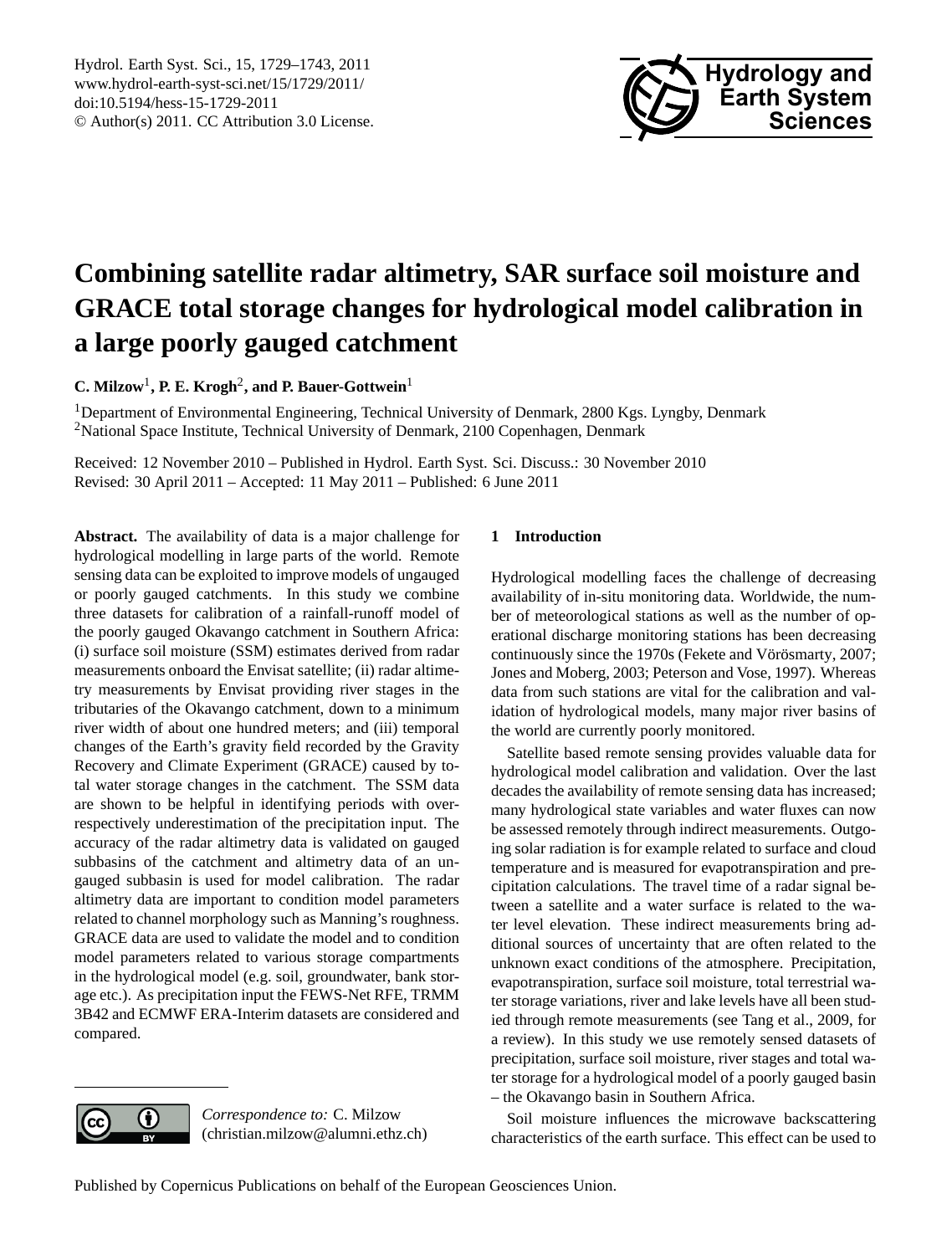estimate the surface soil moisture (SSM) based on satellite radar measurements. For the Okavango catchment, a good correlation with a lag of three months between SSM data and catchment outflow was observed by [Bartsch et al.](#page-12-0) [\(2008\)](#page-12-0). Studies using SSM data have also been published on the neighbouring Zambezi catchment. A high correlation was found in the Zambezi between soil moisture and runoff by [Scipal et al.](#page-14-2) [\(2005\)](#page-14-2) and was recently exploited for real-time hydrological modelling by [Meier et al.](#page-13-2) [\(2011\)](#page-13-2). The study by [Parajka et al.](#page-14-3) [\(2006\)](#page-14-3) revealed no improvement of runoff simulations by assimilating SSM data into a model for ungauged catchments in Austria. However, [Crow and Ryu](#page-13-3) [\(2009\)](#page-13-3) showed for basins of the United States that assimilation of SSM data can correct for errors in the precipitation input and thus improve runoff simulations.

Water levels in rivers and lakes can be monitored by satellite altimeters although these instruments have until now never been specifically designed for continental hydrological applications. [Calmant et al.](#page-12-1) [\(2008\)](#page-12-1) give a review of the processing technique and the available databases. The accuracy of the retrieved water levels strongly depends on site characteristics. The wider the river, the better is the accuracy. For smaller rivers, radar returns from off-nadir locations can seriously affect the accuracy. Continental applications of altimetry data have therefore so far been limited to lakes (e.g. [Bir](#page-12-2)[kett and Beckley,](#page-12-2) [2010;](#page-12-2) [Sarmiento and Khan,](#page-14-4) [2010;](#page-14-4) [Becker](#page-12-3) [et al.,](#page-12-3) [2010\)](#page-12-3) and large river systems as for example the River Ob [\(Kouraev et al.,](#page-13-4) [2004\)](#page-13-4), the Amazon [\(Coe et al.,](#page-12-4) [2008\)](#page-12-4) and the Mekong [\(Birkinshaw et al.,](#page-12-5) [2010\)](#page-12-5).

The total water storage change in a catchment locally influences the time variation of the gravitational field of the earth. This can be used to derive storage changes trough time-lapse gravimetric measurements. In-situ gravimetric measurements are not suited for studies at the catchment scale because the footprint of ground-based gravimeters is on the order of several tens of meters [\(Leiriao et al.,](#page-13-5) [2009\)](#page-13-5). The Gravity Recovery and Climate Experiment (GRACE) has been monitoring temporal changes in the earth's gravity field since 2002 [\(Tapley et al.,](#page-14-5) [2004\)](#page-14-5). GRACE recovers global and local gravity fields from the inter-satellite rangerate measurements in-between its twin-satellites. Tidal and atmospheric effects are removed by forward models, so that in the absence of tectonic movements, changes in the gravitational field are dominated by changes in water storage at the land surface. With a maximal spatial resolution of 400 km, GRACE data can be used exclusively in large river catchments. GRACE data have been used for numerous studies of large river basins worldwide. Recent application include for instance the Amazon [\(Chen et al.,](#page-12-6) [2010\)](#page-12-6), the Murray-Darling [\(Awange et al.,](#page-12-7) [2011\)](#page-12-7) and the Eurasian pan-Arctic region [\(Landerer et al.,](#page-13-6) [2010\)](#page-13-6). Grace data have been used for model calibration by [Lo et al.](#page-13-7) [\(2010\)](#page-13-7) in North America. [Moiwo et al.](#page-13-8) [\(2009\)](#page-13-8) have identified storage depletion in the Hai River basin in northern China using GRACE data. [Pfeffer et al.](#page-14-6) [\(2011\)](#page-14-6) removed large scale gravity variations measured by GRACE for a local study in Niger with in-situ gravity measurements.

The challenge is to integrate these diverse datasets to improve the parametrization of hydrological models. Automatic multi-objective model calibration that minimizes the deviations between the different observed and simulated time series can be used for this purpose. Such a procedure will ensure that all available observations are accounted for and given a defined weight when identifying the optimal set of parameter values. In contrast to data assimilation techniques, we do not use the remotely sensed data to modify the states or parameters of our model at discrete time steps. We apply the remotely sensed data to identify an optimal set of parameters that is constant in time and gives a simulation of model states without discontinuities.

The model development presented in this article is part of a larger project in which the model will serve as a tool to assess the impact of agricultural development in the Okavango basin. The model will be applied conjunctively with an existing model of the downstream Okavango Delta wetlands [\(Milzow et al.,](#page-13-9) [2009b,](#page-13-9) [2010\)](#page-13-10) to study the impact of agricultural development in the catchment on the hydrology and ecology of the Okavango Delta. This final application to be presented in a future publication justifies the choice of a complex precipitation-runoff model that includes a detailed simulation of vegetation processes.

## **2 Materials and methods**

## **2.1 Study area**

The Okavango River (Fig.  $1$ ) – which includes portions of Angola, Namibia and Botswana – is representative for many large rivers throughout the developing world in that it is poorly gauged and studied. The two main tributaries of the Okavango River arise in the southern highlands of Angola. They join on the border to Namibia before the river crosses the 30 km wide Caprivi-Strip. The lowest part of the basin consists of the large Okavango Delta wetlands on Botswana territory. The wetlands constitute a biodiversity hotspot of global importance [\(Junk et al.,](#page-13-11) [2006;](#page-13-11) [Ram](#page-14-7)[berg et al.,](#page-14-7) [2006\)](#page-14-7) and, through tourism, an important source of economic income for Botswana [\(Mmopelwa and Blig](#page-13-12)[naut,](#page-13-12) [2006\)](#page-13-12). The catchment area upstream of the wetlands is of approximately  $170000 \text{ km}^2$ . Non-runoff-generating parts of the basin extend over an additional 220 000 km<sup>2</sup> into Namibia and Botswana.

At present, the Okavango catchment is largely ungauged. No current in-situ precipitation measurements are available for the Angolan part of the catchment where most runoff is generated. An operational precipitation gauge is located at Rundu in the most southern and driest part of the catchment. Historic precipitation data for the period from 1954 to 1984 are available from 12 stations distributed over the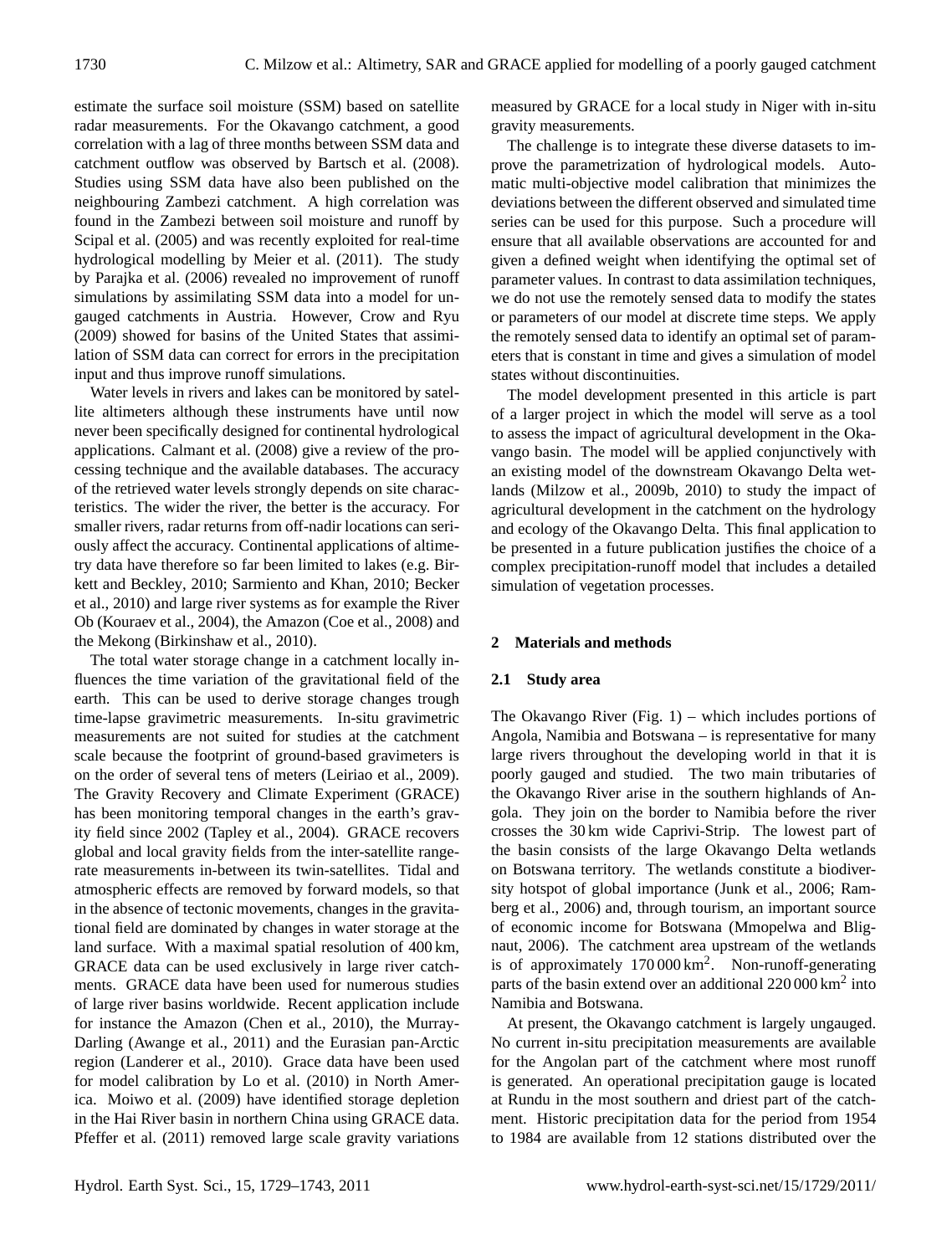

<span id="page-2-0"></span>**Fig. 1.** The Okavango River Basin. The inset shows Southern Africa with the active (filled area) and non-active (outline) parts of the Okavango Basin.

catchment [\(Nicholson and Entekhabi,](#page-13-13) [1986\)](#page-13-13). These records have monthly time resolution and differ in length for the individual stations. River discharge and stage are presently monitored only at the outlet of one of the two main subbasins and in the main Okavango River before it flows into the Okavango Delta wetlands (Rundu, Andara and Mohembo, see Fig. [1\)](#page-2-0). Monthly discharge data has been recorded at 14 additional stations within the catchment for time spans of variable length in the period from 1957 to 1974 (see [Hughes et al.,](#page-13-14) [2006,](#page-13-14) for details).

Very few studies have been published on the Okavango catchment. This lack of attention contrasts with the large number of studies on the downstream part of the basin, the Okavango Delta (see [Milzow et al.,](#page-13-15) [2009a,](#page-13-15) for a review). However, scientific interest in the catchment is slowly growing. [Kgathi et al.](#page-13-16) [\(2006\)](#page-13-16); [Mendelson and el Obeid](#page-13-17) [\(2004\)](#page-13-17) give overviews of geographical and social aspects of the catchment. [Andersson](#page-12-8) [\(2006\)](#page-12-8) studied the land cover change during the Angolan civil war using satellite imagery. He identified decreases of NDVI (normalized difference vegetation index) in the northwest and increases in the northeast. He was unable to rule out that these changes were related to precipitation differences between the years. He finds that from 1973 to 2001 the area used for large scale agriculture increased from 44 to 70 km<sup>2</sup>.

Two hydrological models of the catchment have been reported in literature, both having the objective to study the impact of climate change and development on hydrology. The model by [Folwell and Farqhuarson](#page-13-18) [\(2006\)](#page-13-18) is based on the Global Water AVailability Assessment model (GWAVA) and can be applied to study the impact of changes in climate and water demand. It can however not predict changes in water demand based on land use changes. A second conceptual rainfall-runoff model with monthly time step was developed for the Okavango catchment by [Hughes et al.](#page-13-14) [\(2006,](#page-13-14) [2011\)](#page-13-19) based on the Pitman model. Both models achieve a satisfactory fit of the observed discharges but are insufficient in terms of simulated processes to be applied in the present project. Because our final goal is to simulate impacts of land use changes, we opted for a model with daily time step and a more physically-based representation of especially the soil layer.

Both reported models cover the period from 1961 to 1990 whereas our model uses input data available since 1998. A direct comparison with our model for the early period is therefore not possible. However, the input data used in the model by [Hughes et al.](#page-13-14) [\(2006,](#page-13-14) [2011\)](#page-13-19) is now available until 2008 such that a comparison for the period 1998 to 2008 would be possible. [Hughes et al.](#page-13-14) [\(2006,](#page-13-14) [2011\)](#page-13-19) find that different precipitation datasets result in very variable model performance. This is confirmed in our study. A model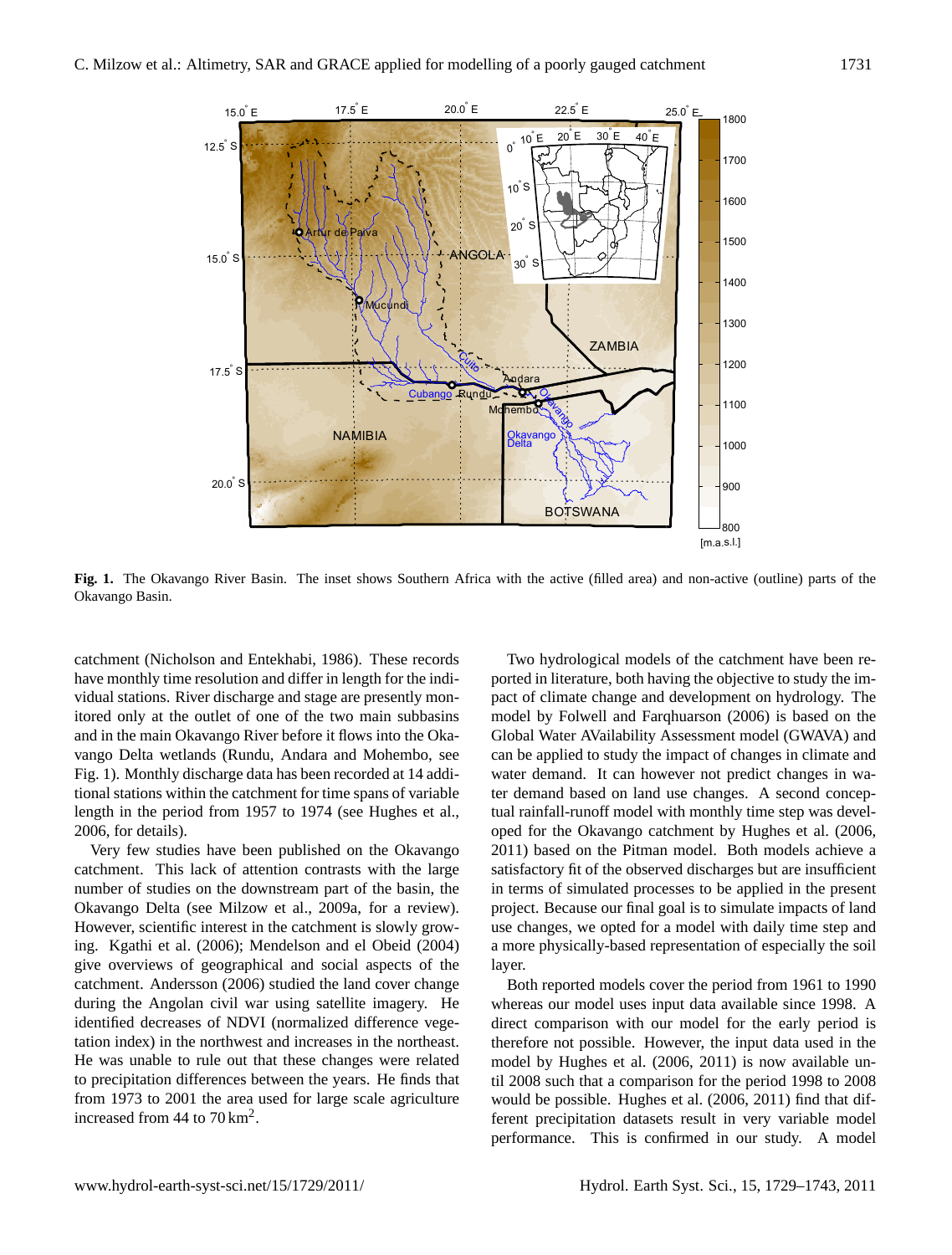comparison might therefore indicate differences in the input data rather than in model performance.

## **2.2 Remotely sensed input and calibration data**

Three operational precipitation products covering the Okavango catchment are available. The Tropical Rainfall Measuring Mission (TRMM) provides data from 1998 onwards. We use the 3B42 product, which has a temporal resolution of three hours and a spatial resolution of 0.25◦ . The principal components of the mission are a precipitation radar, a passive microwave imager and a visible and infrared scanner [\(Adler](#page-12-9) [et al.,](#page-12-9) [2007\)](#page-12-9). A time series of similar length, higher spatial but lower temporal resolution is the rainfall estimates product (RFE) available through the Famine Early Warning Systems Network (FEWS-Net) which was launched in 1995. RFE is based on Meteosat infrared images and microwave satellite observations [\(Herman et al.,](#page-13-20) [1997\)](#page-13-20). The temporal resolution of this dataset is 1 day (10 days before 1998) and the spatial resolution is 8 km. TRMM and FEWS-Net data both incorporate ground station precipitation data, where available.

An alternative source for precipitation data, and a source for temperature data, is the ERA-Interim reanalysis of the European Centre for Medium-Range Weather Forecasts [\(Berrisford et al.,](#page-12-10) [2009\)](#page-12-10). It is produced by near real time modelling of the global circulation with assimilation of large amounts of observations. ERA-Interim data is publicly available with a spatial resolution of 1.5◦ and a temporal resolution of 6 h. The ERA-Interim product is available since 1989 but an earlier version, ERA-40, with a spatial resolution of 2.5° is available since 1957.

The SHARE project, Technical University of Vienna, provides SSM estimates at 1 km resolution for Africa south of 12◦ N and Australia [\(Bartsch,](#page-12-11) [2008;](#page-12-11) [Wagner et al.,](#page-14-8) [2007\)](#page-14-8). The acquiring instrument is the advanced synthetic aperture radar (ASAR) onboard Envisat. The SSM estimates represent the top 5 cm of the soil, approximately, and provide soil moisture relative to the driest and wettest conditions ever observed for each ground point.

The remotely sensed river stages employed are from the River and Lake Altimetry (RLA) product, which is processed at the de Montfort University with altimetry data from the ERS2, Envisat, Jason1 and Jason2 satellites [\(Berry et al.,](#page-12-12) [2005\)](#page-12-12). For the Okavango River only data from the ERS2 and ENVISAT satellites provide usable water level time series. The temporal resolution is equal to the return period of the satellite, which is 35 days for Envisat.

The time series of total water storage for the Okavango catchment is derived from the GRACE gravity data by using the method of mass concentrations (mascons), which is also used at the NASA/Goddard Space Flight Center (e.g., [Luthcke et al.,](#page-13-21) [2008;](#page-13-21) [Rowlands et al.,](#page-14-9) [2010\)](#page-14-9). For more information on the mascon recovery from range-rates (see [Krogh,](#page-13-22) [2011\)](#page-13-22). Range-rate data for recovery of mascons are available from April 2003 to present. Gravity fields were recovered with 10 day intervals.

## **2.3 Hydrological modelling concept**

We conduct water balance modelling and stream flow routing using the Soil and Water Assessment Tool, SWAT [\(Arnold](#page-12-13) [et al.,](#page-12-13) [1998;](#page-12-13) [Neitsch et al.,](#page-13-23) [2005\)](#page-13-23). SWAT is a daily time step, physically based rainfall-runoff model for large river basins. It has been developed for studies of land management impact on stream flow quantity and quality. SWAT includes a vegetation growth component which allows simulating irrigation and fertilizer requirements for cultivated crops. Simulated vegetation growth is driven by water availability, radiation and nutrient availability. SWAT is therefore adequate to study the impact of agricultural intensification in the Okavango catchment. SWAT includes several process parametrization options for hydrological processes such as e.g. surface runoff, flow routing etc. In the following we only discuss the parametrizations used in our model.

The modelled basin is divided into subbasins, which are in turn divided into hydrological response units (HRUs). Individual HRUs of a subbasin have different soil, land use and slope characteristics but are not assigned a specific position within the subbasin. The water balance component of the model takes place at the HRU level. The uppermost simulated component is an interception reservoir, followed by percolation through the soil column or surface runoff. The amount of surface runoff is calculated with the Soil Conservation Service (SCS) curve number procedure [\(Rallison](#page-14-10) [and Miller,](#page-14-10) [1981\)](#page-14-10), which accounts for soil type, land use and antecedent moisture conditions. Surface runoff can infiltrate into lower soil layers as bypass flow through cracks if the soil water content of upper layers is below one tenth of the field capacity. Cracks close with rising water content [\(Neitsch](#page-13-23) [et al.,](#page-13-23) [2005\)](#page-13-23). Lateral flow in each soil layer is calculated based on a kinematic storage model [\(Neitsch et al.,](#page-13-23) [2005\)](#page-13-23). Potential evapotranspiration is computed using Hargreave's formula, which requires inputs of incoming extraterrestrial solar radiation, minimum and maximum daily temperature. Data required for more elaborate calculations of the potential evapotranspiration (e.g. wind speed, relative humidity) are unavailable for the catchment. HRUs contribute fluxes to a ground water reservoir for each subbasin (percolation through the soil column and the vadose zone) and directly to the stream reach associated with the subbasin (surface flow, lateral flow). Groundwater reservoirs contribute baseflow to the stream depending on a baseflow recession constant that links changes in groundwater recharge to changes in outflow.

Flows are routed through the stream network using the variable storage routing method. Manning's equation is used to calculate flow rates and velocities. Seepage from the river to the groundwater reservoir is simulated depending on flow width and hydraulic conductivities of river beds. A first-order interaction between the river and a bank storage reservoir is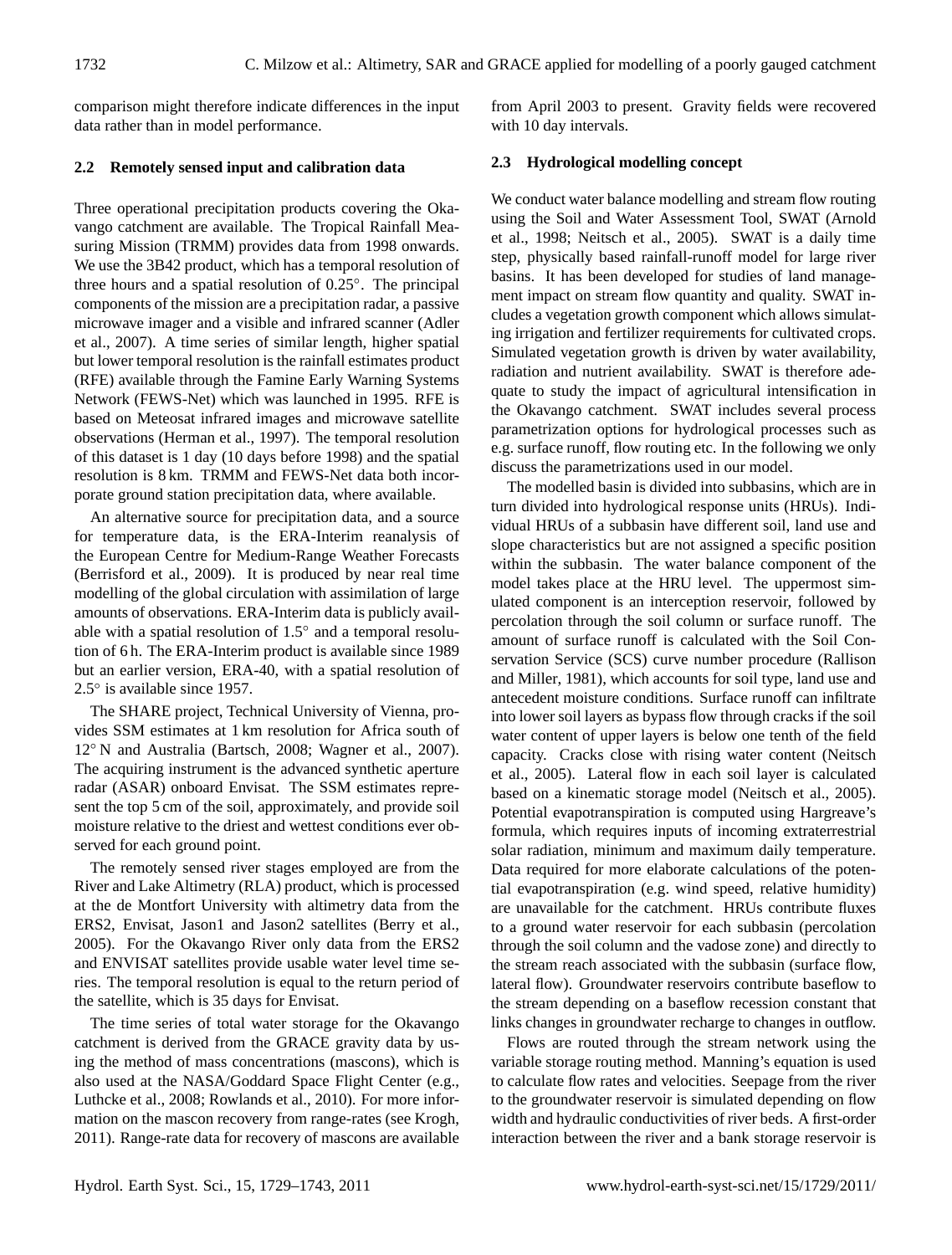

<span id="page-4-0"></span>**Fig. 2. (a)** Annual precipitation sums averaged over the Okavango catchment for three precipitation products. **(b)** Scatter plot of annual (August to July) precipitation against annual (November to October) discharge for the three used products and earlier in-situ data of the Nicholson database.

further considered for each reach. For this purpose changes to the original SWAT code were implemented. The infiltrating or exfiltrating flux  $Q_{\text{filter}}$  is calculated based on the difference in water levels between river and bank storage compartment,  $\Delta h$ , the leakage factor of the river bed  $\lambda_{\text{bed}}$  (equal to the hydraulic conductivity of the river bed divided by its thickness), the wetted perimeter  $P_{wet}$  of the channel cross section, and the length L of the reach.

$$
Q_{\text{filter}} = -\Delta h \cdot \lambda_{\text{bed}} \cdot P_{\text{wet}} \cdot L \tag{1}
$$

Evapotranspiration from the bank storage is simulated as in the standard SWAT version.

### **2.4 Model setup**

The Okavango catchment is divided into 7 subbasins and a total of 86 HRUs. The scarcity of data available for the catchment area does not support a finer resolution. The stream network is delineated using the ArcSWAT interface [\(Winchell](#page-14-11) [et al.,](#page-14-11) [2007\)](#page-14-11). ArcSWAT requires solely a digital elevation model for this processing step. We have used the shuttle radar topographic mission data (SRTM, [Farr et al.,](#page-13-24) [2007\)](#page-13-24) as input. The general structure of the stream network generated in ArcSWAT corresponds to the observed stream network and is used for the model. The length of all reaches is however corrected because the SRTM topography with its 90 m resolution is too coarse to reflect the accurate position of meandering streams. A digital stream map is available through the online database of the Sharing Water Project [\(RAISON,](#page-14-12) [2004\)](#page-14-12) and was used to calculate accurate reach lengths. The width for every reach is picked from GoogleEarth imagery.

[Schuol et al.](#page-14-13) [\(2008\)](#page-14-13) have set up a SWAT model for the entire African continent and generated SWAT compatible databases for soil type and land use. These are used in this study. The original data used by [Schuol et al.](#page-14-13) [\(2008\)](#page-14-13) have global coverage. Land cover characteristics were derived from the 1 km resolution Global Land Cover Characterization Database of the US Geological Survey [\(USGS,](#page-14-14) [2008\)](#page-14-14). Soil parameters were extracted from the 2 layer and 10 km horizontal resolution digital soil map of the world published by the World Food and Agricultural Organization [\(FAO,](#page-13-25) [1995\)](#page-13-25). For the Okavango model the thickness of the upper soil layer is reduced by 5 cm and a new, 5 cm thick top layer, is introduced for consistency with the SSM data.

## **2.5 Intercomparison of precipitation data**

The three precipitation products described in the introduction (ECMWF ERA-Interim, TRMM 3B42, FEWS-Net RFE) are considered as model inputs. The differences between these datasets are very large for the Okavango catchment (Fig. [2a](#page-4-0)). Annual sums over the catchment are on average 26 % higher in the FEWS-Net product than in the TRMM product but the latter still gives a higher annual sum for 2008. ERAinterim data provide an average annual sum as much as 53 % higher than TRMM data. Based on earlier in-situ precipitation measurements available as monthly data through the Nicholson database [\(Nicholson and Entekhabi,](#page-13-13) [1986\)](#page-13-13) for the period 1954–1984 we selected the FEWS-Net data for the final model setup. A scatter plot of the annual precipitation sums against annual discharges reveals that the FEWS-Net data lie in the same range with the Nicholson data and that the TRMM and ECMWF data are respectively too low and too high (Fig. [2b](#page-4-0)). The calibration of the model was carried out using FEWS-Net data but for comparison, additional model runs were completed with scaled ECMWF and TRMM data. The two datasets were multiplied with a constant so that the long term (2000–2009) precipitation sums over the Okavango catchment were the same as for FEWS-Net data. This resulted in multipliers of 0.82 for ECMWF and 1.26 for TRMM data.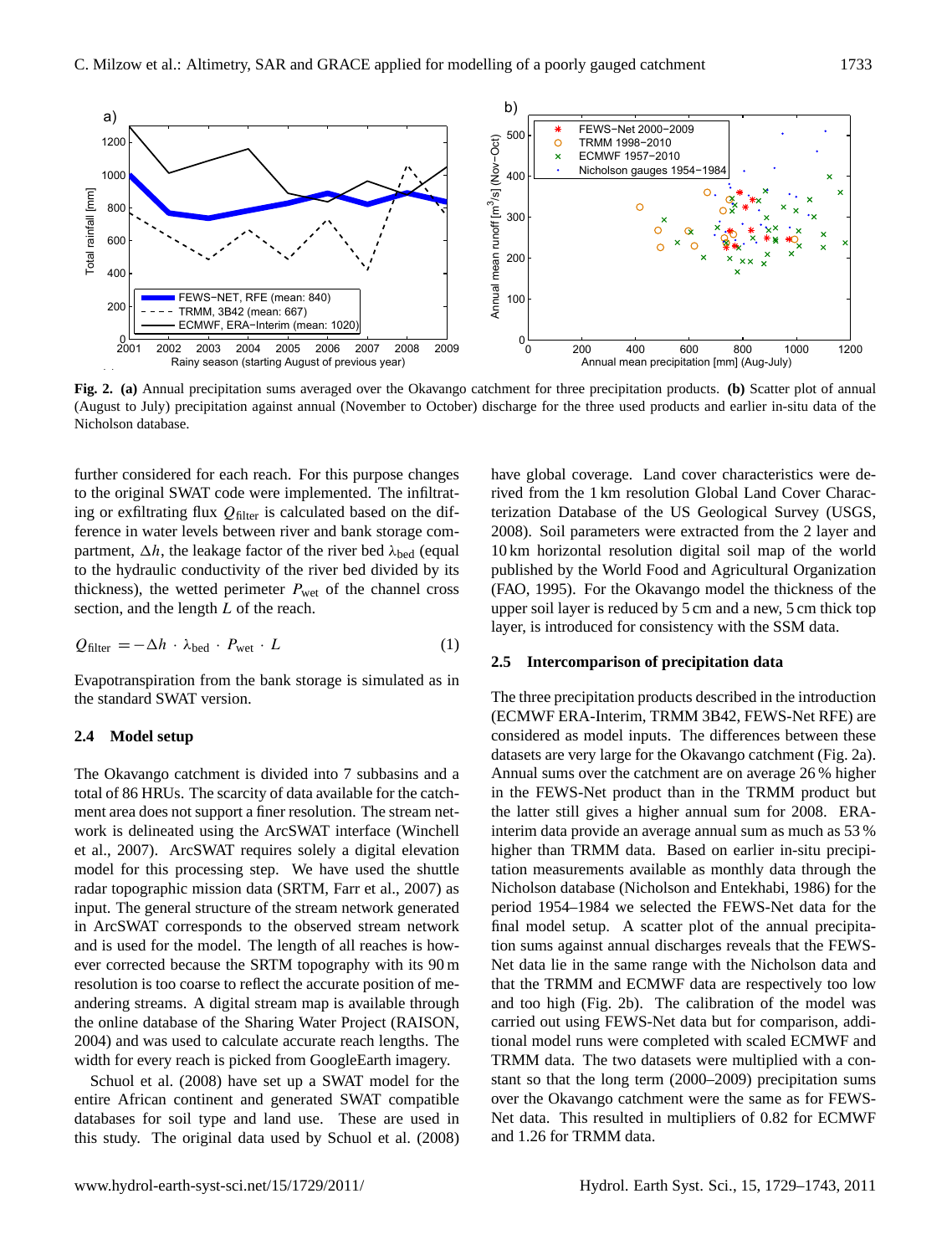

<span id="page-5-0"></span>**Fig. 3.** Water levels at Rundu, Andara, and for the Cuito tributary. Simulations, remote sensed levels and in-situ observations (where available). For Rundu and Andara the satellite altimetry data is a combination from 2 virtual stations each (columns 2 and 4 in Table [1\)](#page-6-0).

#### **2.6 Pre-processing of temperature data**

Because of the 6 h temporal resolution of the temperature data, the minimum and maximum daily temperatures are not necessarily recorded. We therefore compared ERA-Interim data with in-situ data of stations in the proximity of the Okavango catchment. We found that the daily minimum of the 6 hourly ERA-Interim data must on average be decreased by 2.7 °C and the daily maximum value increased by  $0.1$  °C to best reflect the in-situ station data. These corrections are applied to the ERA-Interim data of the Okavango catchment before they are used for evapotranspiration calculations in SWAT.

#### <span id="page-5-1"></span>**2.7 Pre-processing of altimetry data**

Satellite altimetry has to our best knowledge never been applied to detect water level changes in streams as narrow as the Okavango and its tributaries. With approximately 150 m in width, the cross sections we analyse are at the detection limit for today's satellite based altimeters. Two of the virtual stations in the Okavango catchment coincide with in-situ river gauging stations. For each, a supplementary virtual station is located less than 20 km away from the gauging station. The accuracy of the remotely sensed levels can thus be assessed. The original RLA data contain all altimeter measurements in a corridor of 2 km width centred on the river. All measurements taken during one crossing of the corridor are then averaged to one value. We consider a subset of this data by selecting and averaging only those measurements in a corridor of 1 km width. Further, we applied an automatic correction for the slope of the river. This correction is necessary because measurements at one virtual station are not always taken at exactly the same location along the stream centreline because of variations in the satellite orbit. The orbit changes result in changes in retrieved water levels caused by different measurement positions. We correct for this by fitting a linear relationship between all measured elevations of a virtual station and their position along the river. The slope of the linear relationship is then removed from the data.

For all pre-processing methods we compute the root mean squared error (RMSE) relative to the in-situ measurements. Our results (Table [1\)](#page-6-0) show that the width of the corridor has a considerable effect on the accuracy. While resulting in better accuracy, a narrower corridor reduces the number of available samplings only slightly. Combining measurements from two nearby virtual stations approximately doubles the number of observations but reduces the accuracy (see also Fig. [3\)](#page-5-0). The effect of the channel slope correction differs between virtual stations. The virtual station at Rundu is located at a very regular and straight river section with low slope so that the correction brings little improvement. At the second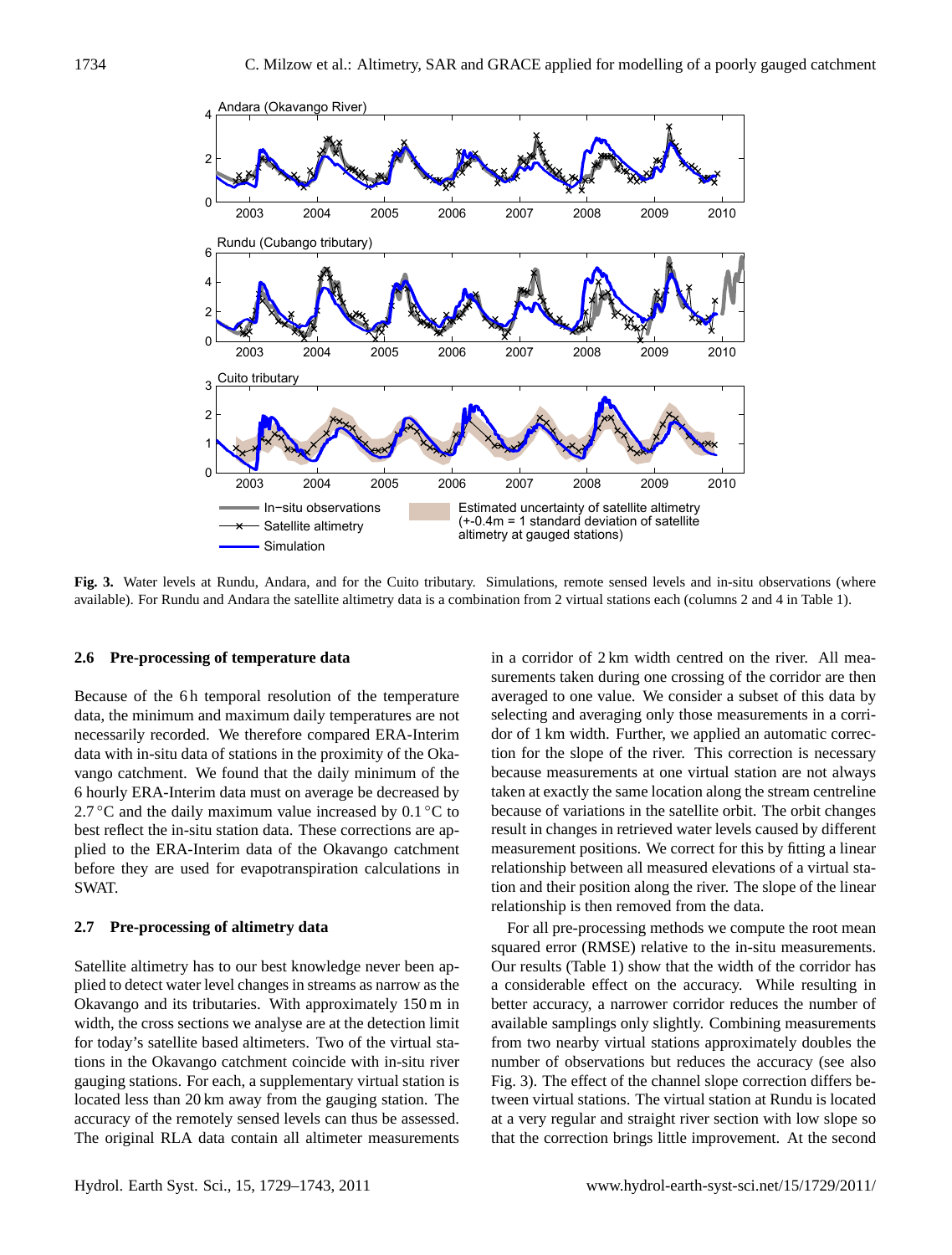

<span id="page-6-1"></span>**Fig. 4.** Simulated top soil moisture (5 cm layer) using FEWS-Net rainfall estimates (RFE) and remotely sensed SSM. In this representation both moisture time series are averaged over the entire Okavango catchment and filtered with a moving average over 14 days.

<span id="page-6-0"></span>**Table 1.** Root mean squared errors (m) of satellite based water levels relative to in-situ measurements at the stations Rundu and Andara using satellite altimetry data from one or two virtual stations, and, in brackets, number of samplings in the period 2003–2009. The benefit of taking a subset of the data from within a narrower corridor around the river and applying a slope correction is evaluated. (VS: virtual station, SC: slope correction.)

|                              | Rundu    | Rundu, 2 VS | Andara   | Andara, 2 VS |
|------------------------------|----------|-------------|----------|--------------|
| 2 km corridor                | 0.46(67) | 0.56(129)   | 0.28(72) | 0.51(141)    |
| $2 \text{ km}$ corridor + SC | 0.46(67) | 0.55(129)   | 0.25(72) | 0.30(141)    |
| 1 km corridor                | 0.36(63) | 0.46(123)   | 0.23(70) | 0.30(131)    |
| $1 \text{ km}$ corridor + SC | 0.34(63) | 0.40(123)   | 0.21(70) | 0.24(131)    |

virtual station of the Andara location the river splits up in several nearby branches to flow down a series of minor topographic steps. The channel slope is higher there and the correction very beneficial, reducing the RMSE from 0.51 to 0.30 m for the combined stations with a 2 km corridor.

A virtual station is also located along the lowest part of the ungauged Cuito tributary (Fig. [1\)](#page-2-0). Based on the findings for the two virtual stations with in-situ gauging we applied a 1 km corridor and the slope correction to the Cuito altimetry data. We assume that the Cuito data have a standard error similar to data at the gauged virtual stations, i.e. a RMSE of approximately 0.4 m.

The simulated levels are scaled before being compared with the remotely sensed water levels. The 1-D stream flow routing component of SWAT accounts for one uniform stream cross section geometry per subbasin and in our large scale model setup these geometries must be representative for reaches of several tens of kilometres. In reality, however, stream geometries change within shorter distances and the stream width at gauging stations or virtual stations is thus not necessarily equal to the width assigned as representative for the corresponding subbasin.

## <span id="page-6-2"></span>**2.8 Pre-processing of SSM data**

Because the SSM data give moisture conditions relative to the wettest and driest conditions observed for each pixel, assumptions are necessary to transform the data into water content. We assume that the driest conditions observed correspond to the residual water content of the soil. Quantifying the residual water content accurately is difficult with the lack of knowledge for the catchments soils. We use the value of 6 %, which is given by [Chesworth](#page-12-14) [\(2008\)](#page-12-14) as a maximal value for sandy soils. The wettest conditions are equally difficult to quantify. We evaluate the SSM data using water content either at field capacity or at saturation as wettest conditions observed. In SWAT the water content at field capacity  $\Theta_{\text{fc}}$  is calculated based on other soil properties as

$$
\Theta_{\text{fc}} = \Theta_{\text{aw}} + 0.4 \cdot \rho_{\text{b}} \cdot m_{\text{c}} \tag{2}
$$

where  $\Theta_{aw}$  is the plant available water content,  $\rho_b$  is the bulk density, and  $m<sub>c</sub>$  is the fraction of clay material of the soil. The average field capacity for the Okavango catchment is 0.22, the average porosity is 0.49. The differences in soil water content resulting from the two possible assumptions for the wettest conditions are obviously large (Fig. [4\)](#page-6-1).

Two important differences between the observed SSM data and the conceptional setup of the SWAT model make a direct comparison of simulated topsoil moisture with SSM data difficult:

- **–** SWAT does not simulate the residual water content of soils. An exponential decay of soil evaporation is simulated when the soil water content falls below field capacity, allowing a complete drying of the soil because the evaporative flux approaches a non-zero value for infinitesimal small soil water contents.
- **–** Precipitation events can occur shortly before or after the acquisitions of the SSM data, so that the measured data would respectively reflect wet or dry conditions relative to the average of the day. The simulation in SWAT operates with a constant daily sequence of precipitation – percolation – evapotranspiration. We therefore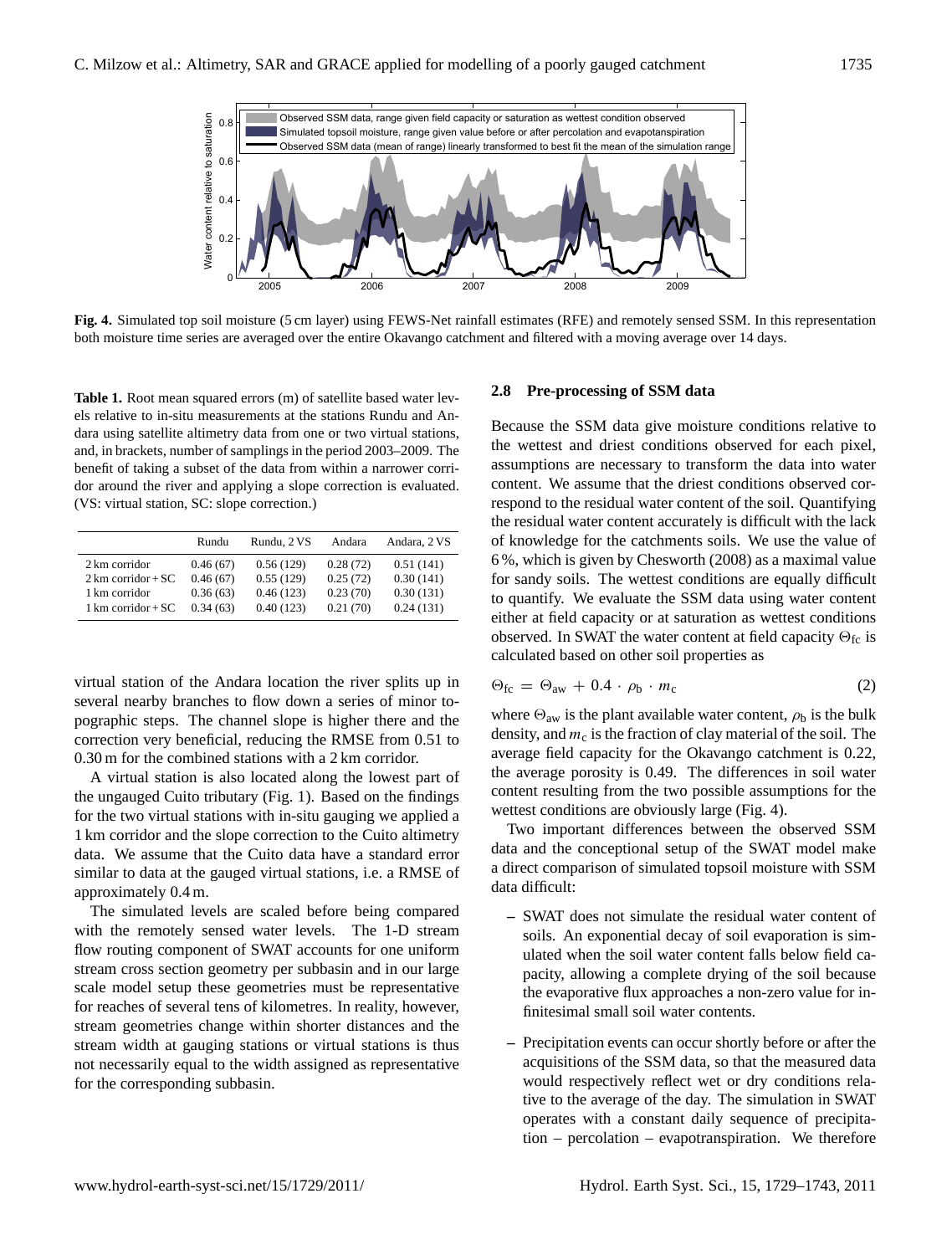use daily simulation outputs of soil moisture immediately after precipitation and at the end of the sequence to get estimates of daily maximum and minimum soil moisture conditions. A simulation with sub-daily time steps would be necessary for a sound comparison of the SSM data with the simulation. But this is impossible for the Okavango catchment given the current precipitation data situation.

A direct comparison of simulated and observed surface soil moisture is thus presently not feasible in the case of the Okavango. A relative comparison is possible if we assume that the conceptual differences introduce biases that are constant over time. This is the case for the residual water content of the soil and for the water content at driest and wettest observed conditions. Also, the relative timing of measurements and precipitation events is expected to be on average the same at least when comparing e.g. wet seasons with each other. For the relative comparison we apply the linear transformation  $f(x) = a \cdot x + b$  to the observed SSM data, were a and  $b$  are parameters constant in time and  $x$  are the observed SSM data. The parameters are chosen so that the resulting time series  $f(x)$  best fits the simulated values.

## **2.9 Parameter sensitivity and calibration**

SWAT requires calibration of a number of parameters that must be estimated. To objectively combine the information contained in all in-situ and remotely sensed observational datasets we applied an automatic multi-objective calibration. Because of the non-linearities contained in complex hydrological models such as SWAT we further opted for a global search optimization algorithm. We applied the Shuffled Complex Evolution Metropolis algorithm (SCEM-UA) developed by [Vrugt et al.](#page-14-15) [\(2003\)](#page-14-15).

The parameters to be adjusted by the automatic calibration are defined through a sensitivity analysis of the manually calibrated model. The sensitivity of the model outputs for discharge, water levels, total storage variability and surface soil moisture are evaluated using composite scaled sensitivities (CSS, [Hill and Tiedeman,](#page-13-26) [2007\)](#page-13-26). The CSS of a simulated time series  $f$  with  $n$  elements to a parameter  $p$  is defined as

$$
CSS = \frac{1}{n} \cdot \sum_{i=1}^{n} \left( \left| \frac{\Delta f_i / f_i}{\Delta p / p} \right| \right)
$$
 (3)

where  $\Delta p$  is the change in parameter value and  $\Delta f_i$  the change in the time series at time step  $i$ . SWAT parameters selected for the automatic calibration are: the groundwater baseflow recession constant (ALPHA BF), the effective hydraulic conductivity of the channel alluvium  $(CH_K(2))$ , the soil evaporation compensation factor (ESCO), the plant available water content of the soil (SOL AWC), the clay percentage of the soil (CLAY), the bulk density of the soil (SOL BD), the correction factor for infiltration from rivers to

<span id="page-7-0"></span>**Table 2.** Parameter values found by manual and automatic calibration.

| Parameter               | Manually<br>calibrated<br>value | Range allowed<br>for at automatic<br>calibration | Automatically<br>calibrated<br>value |
|-------------------------|---------------------------------|--------------------------------------------------|--------------------------------------|
| $ALPHA_BF_a$            | 0.75                            | $[7.5E-375]$                                     | 0.45                                 |
| $ALPHA_BF_h$            | 0.01                            | $[1E-41]$                                        | $7.3E-3$                             |
| $ALPHA_BF_c$            | $1E-4$                          | $[1E-60.01]$                                     | $3.9E - 5$                           |
| $CH_K(2)_a$             | 10                              | [0.1 1000]                                       | 49.2                                 |
| $CH_K(2)$ <sub>h</sub>  | 60                              | [0.6 6000]                                       | 141.7                                |
| ESCO <sub>a</sub>       | 0.25                            | $[2.5E-3 25]$                                    | 0.46                                 |
| ESCO <sub>h</sub>       | 0.8                             | $[8E-3 80]$                                      | 0.73                                 |
| ESCO <sub>c</sub>       | 0.1                             | $[1E-3 10]$                                      | $5.0E-3$                             |
| Mult <sub>SOL_AWC</sub> | 1                               | [0.1 10]                                         | 3.38                                 |
| Mult <sub>CLAY</sub>    | 1                               | [0.1 10]                                         | 1.056                                |
| Mult <sub>SOL_BD</sub>  | 1                               | [0.1 10]                                         | 1.02                                 |
| <b>INFLFCT</b>          | 0.2                             | [0.02 2]                                         | 0.24                                 |
| $CH_N(2)$               | 0.03                            | $[3E-43]$                                        | 1.13                                 |
| MultsoilFactor          | 1                               | [0.1 10]                                         | 0.60                                 |

the shallow aquifer (INFLFCT), Manning's roughness coefficient for channels (CH N(2)), and the multiplier to the thickness of soil layers 2 and 3 (SoilFactor; the thickness of the top soil layer is kept constant for consistency with the SSM data). The first three parameters can vary independently for different regions of the catchment. The parameters describing soil characteristics are calibrated using multipliers so that the initial spatial variability resulting from soil type maps is maintained. Bounds of the intervals allowed in parameter calibration are reported in Table [2.](#page-7-0)

The objective function to be minimized by the calibration minimizes the differences between simulated and observed time series of:

- **–** Discharge at Andara and Rundu (MARE).
- **–** Stages at Andara, Rundu and for the Cuito tributary (MARE).
- **–** Flow regime of the Cuito tributary, where the observed regime is derived by subtracting discharge at Rundu from discharge at Andara (WMRSE).
- **–** Flow regime at Mucundi, where the observed regime is based on historical data of the period from 1961 to 1974 (WMRSE). The comparison is justified because flow regimes at the downstream station of Rundu are very similar for the historical and the simulation period.
- **–** Catchment total water storage (MARE).
- **–** Surface soil moisture, where the goodness-of-fit is computed after a linear transformation that best relates observed and simulated data (WMAE).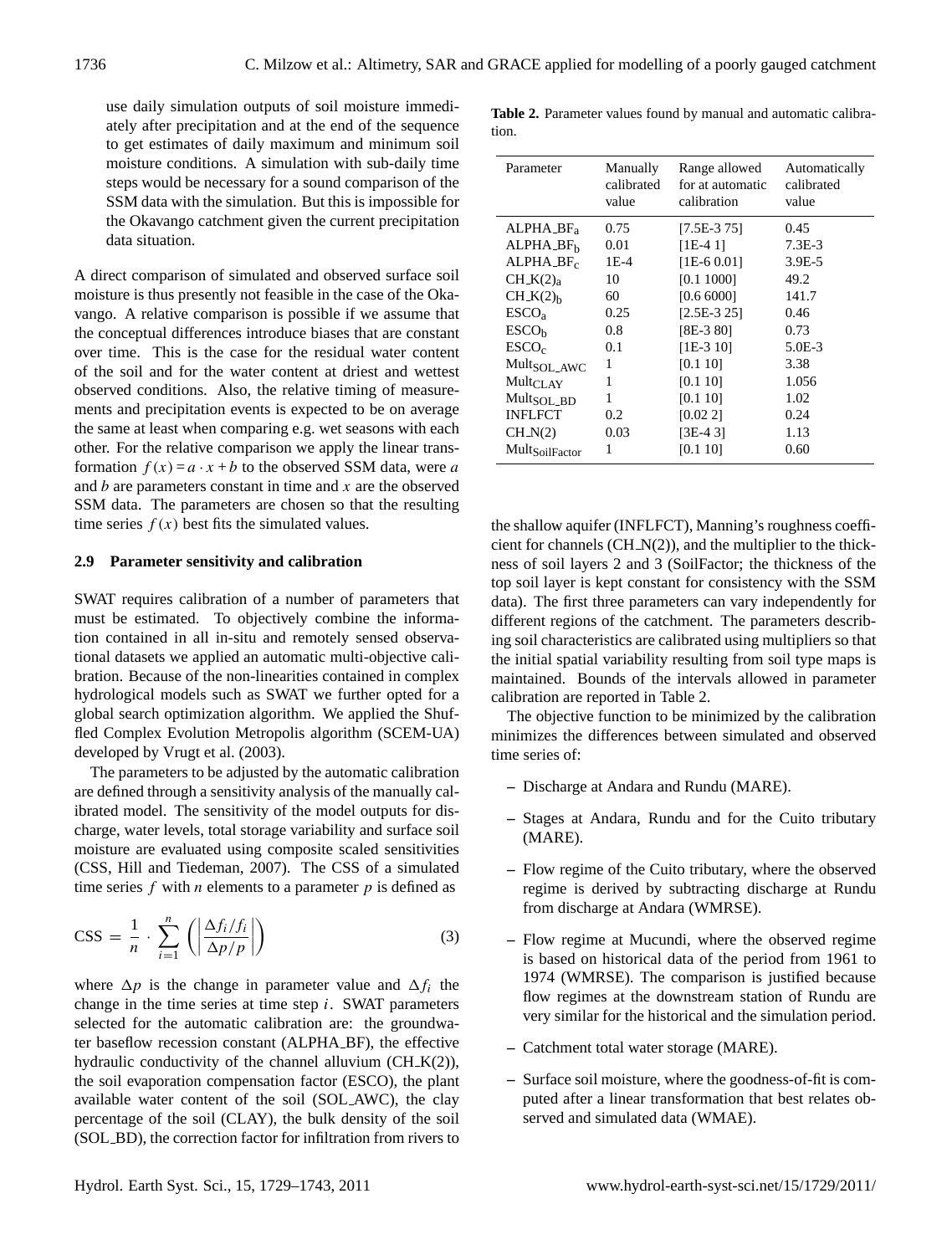

<span id="page-8-0"></span>**Fig. 5.** Composite scaled sensitivities (CSS) of the main model outputs with respect to different model parameters. The parameters are sorted in order of decreasing sensitivity with respect to discharge at Andara.

The acronyms in brackets stand for the goodness-of-fit measures used. MARE is the mean absolute relative error. WRMSE is the weighted root mean squared error. WMAE is the weighted mean absolute error. The weighting for the latter two is achieved through division by the standard deviation of the observed data. The final objective function consists of the sum of the 9 goodness-of-fit measures. The combination of 9 objectives involves that a better fit for one objective (e.g. discharge at Andara) could be achieved when not considering the other objectives. However, the model calibrated for the sum of multiple objectives represents the best compromise for fitting all observed data. It is therefore expected to achieve a better physical description of the catchment than a model calibrated only for one objective.

We do not split the period with available input and validation data (2000–2009) into distinct calibration and validation periods. Given that our model is developed to evaluate the impact of future land use change, a proper validation would require a "differential split-sample test" [\(Klemes,](#page-13-27) [1986\)](#page-13-27), in which calibration and validation periods differ in their land use. Such periods are however not available. A simple "split sample" test [\(Klemes,](#page-13-27) [1986\)](#page-13-27) would be of limited relevance for our study and decrease the calibration potential.

## **3 Results**

Through the sensitivity analysis we find that discharge and water levels are more sensitive than the water storage and that the topsoil water content has little sensitivity (Fig. [5\)](#page-8-0). The higher sensitivity of discharge can be explained by the nonlinearity relating percolation and river runoff in a catchment. River runoff represents only a small fraction of the precipitation inputs (approx. 6 % for the Okavango at Andara) so that a small relative change in evapotranspiration can result in a large relative change in runoff. By contrast, a small change in evapotranspiration induces only a small change of total storage. The only two parameters to which the total storage variation is more sensitive than the other model outputs are SURLAG and CH\_N1. Both are related to the delay of surface runoff.

The reduced sensitivity of the topsoil water content is due to the small volume of water that can be stored in this thin layer and the sequential order of computation in SWAT. Only few parameters have an influence on the topsoil water content, these are the parameters related to canopy interception and to the topsoil layer itself. Soil moisture is extremely sensitive to some of these parameters: these are AAW controlling the water retention capacity, SoilFactor a multiplier to the soil thickness, and ESCO controlling the amount of soil evaporative demand that can be taken from lower soil layers.

The ranking order of the parameters in terms of sensitivity shows similar trends for simulated runoff, stages and storage but has some noteworthy exceptions. ALPHA\_BF, the base flow recession constant controlling changes in groundwater flow to the streams in response to changes in recharge, ranks higher for discharge than for storage variations. CH N2, the channel Manning's roughness coefficient ranks much lower for water levels than for discharge. These differences in sensitivity show that the observational data of discharge, water levels and total storage can be used to calibrate and validate different parts of the hydrological model.

Values of the most sensitive parameters defined through the manual and automatic calibrations are listed in Table [2.](#page-7-0) The two headwater regions have very different flow regimes that result from different geologies. Thicker layers of Kalahari Sands in the eastern headwaters lead to a more baseflowdominated regime. An earlier and much higher flood peak is observed for the western headwaters. In terms of model parameters, this resulted in a much lower baseflow recession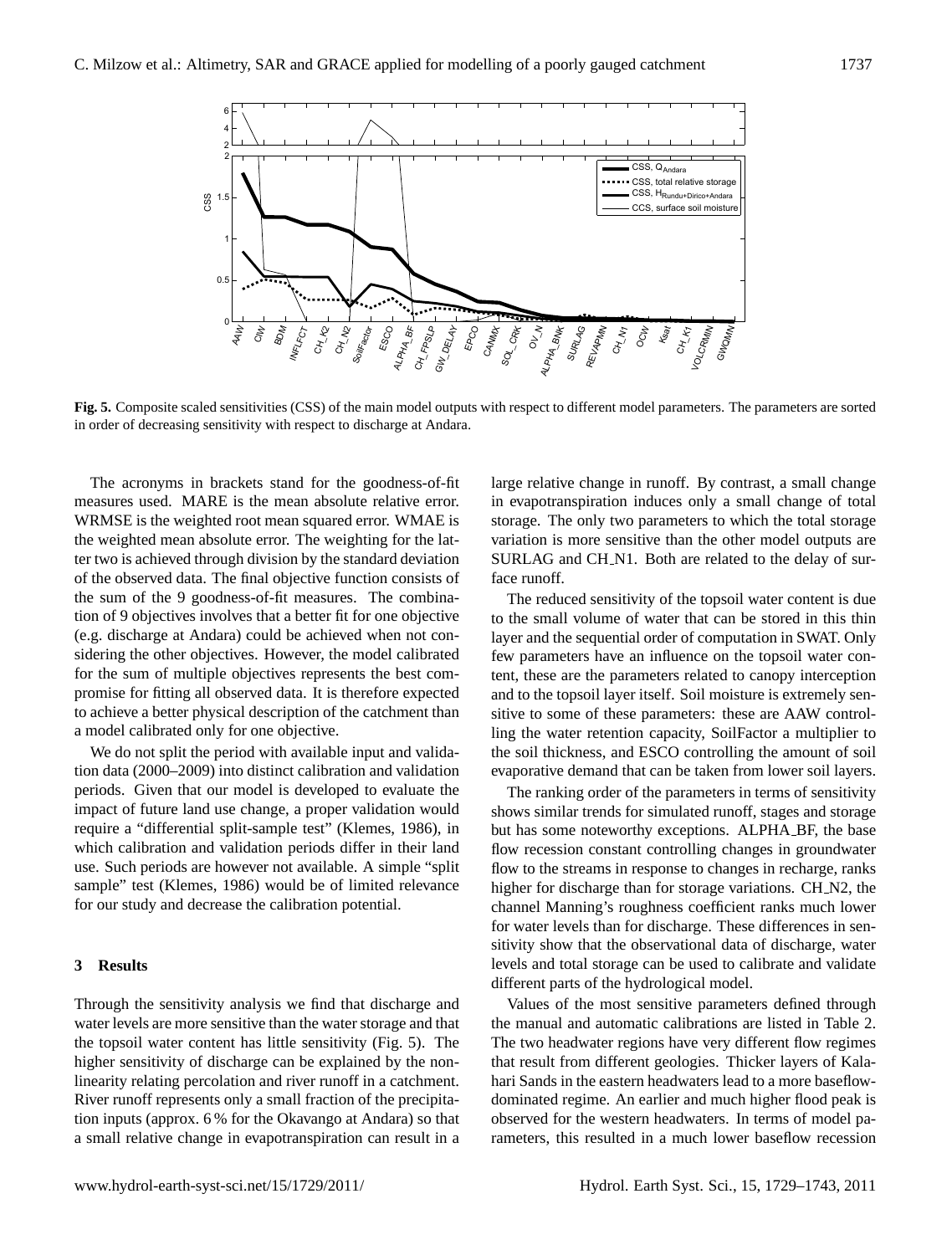

<span id="page-9-0"></span>**Fig. 6.** Observed and simulated discharge at Rundu and Andara. Simulations were forced with the three different precipitation products (FEWS-Net, TRMM, ECMWF).

constant value for the eastern headwaters  $(ALPHA\_BF_b)$ than for the western headwaters ( $ALPHA_BF_a$ ) during both the manual an automatic calibration.

An interesting finding is that the three precipitation products used result in very different runoff simulations even after scaling the precipitation products to the same long term mean (Fig. [6,](#page-9-0) Table [3\)](#page-9-1). The FEWS-Net and ECMWF data result in a far better fit of the observed discharge than the TRMM dataset as shown by evaluations of the Nash-Sutcliffe model efficiency coefficient (NSC, [Nash and Sutcliffe,](#page-13-28) [1970\)](#page-13-28). The NSC of these two best performing precipitation datasets is very simillar when computed over the entire 10-year simulation period but the products result in very different qualities of fit for inividual years. If the high flow period of 2008 is excluded for the NSC computation of the simulation with FEWS-Net data, the NSC value improves from 0.37 to 0.63. Whereas the same year of 2008 is well simulated with ECMWF data. The absolute value of the NSC should be assessed with care because of this high sensitivity to strong deviations in individual years. The model's capability of simulating accurate discharge rates at the catchment outlet is limited using any of the three precipitation products. The typical multiple flow peaks per year are captured but their amplitude is often wrong.

The simulated water levels at Rundu and Andara, when corrected for the differences between subbasin representative and gauging station channel width (Sect. [2.7\)](#page-5-1), fit the in-situ observations well in terms of timing of flood peaks (Fig. [3\)](#page-5-0). The amplitudes are often less well reproduced, which is also true for the simulated discharges. The comparison of simulated and remotely sensed water levels at Cuito, where the latter is the only observational data source, is satisfactory.

<span id="page-9-1"></span>**Table 3.** Nash-Sutcliffe model efficiency on simulated discharge at Andara for the period 2000–2009. The precipitation products are scaled to have identical average catchment precipitation over the period.

| Precipitation<br>product  | Including 2008<br>high flow period | Excluding 2008<br>high flow period |
|---------------------------|------------------------------------|------------------------------------|
| FEWS-Net, RFE             | 0.37                               | 0.63                               |
| <b>TRMM, 3B42</b>         | $-3.0$                             | $-0.64$                            |
| <b>ECMWF, ERA-Interim</b> | 0.38                               | 0.37                               |

Simulated levels fall mostly within one standard deviation (RMSE at the stations with in-situ gauging) of the remote observations. Over- or underestimations of the maximal flood levels occur in the same years as for the Cubango tributary.

Despite the model's limitations in simulating daily discharges, the flow regimes of the Okavango River and its two very different tributaries are satisfactorily simulated (Fig. [7\)](#page-10-0). We note that the rising limbs of the simulated hydrographs are a little too steep and that the annual maximal flows are therefore too early. This feature could not be corrected during the calibration of the model.

The comparison of simulated and observed surface soil moisture shows notable disagreements. This is due to the compatibility limitations between SWAT and the SSM product detailed in Sect. [2.8.](#page-6-2) Soil moisture during the dry season is simulated as close to zero by the model but is of approximately 20 to 30 % of saturation in the SSM data (Fig. [4\)](#page-6-1). The relative comparison, using scaled SSM data, reveals that there is good agreement of the onset of wet and dry seasons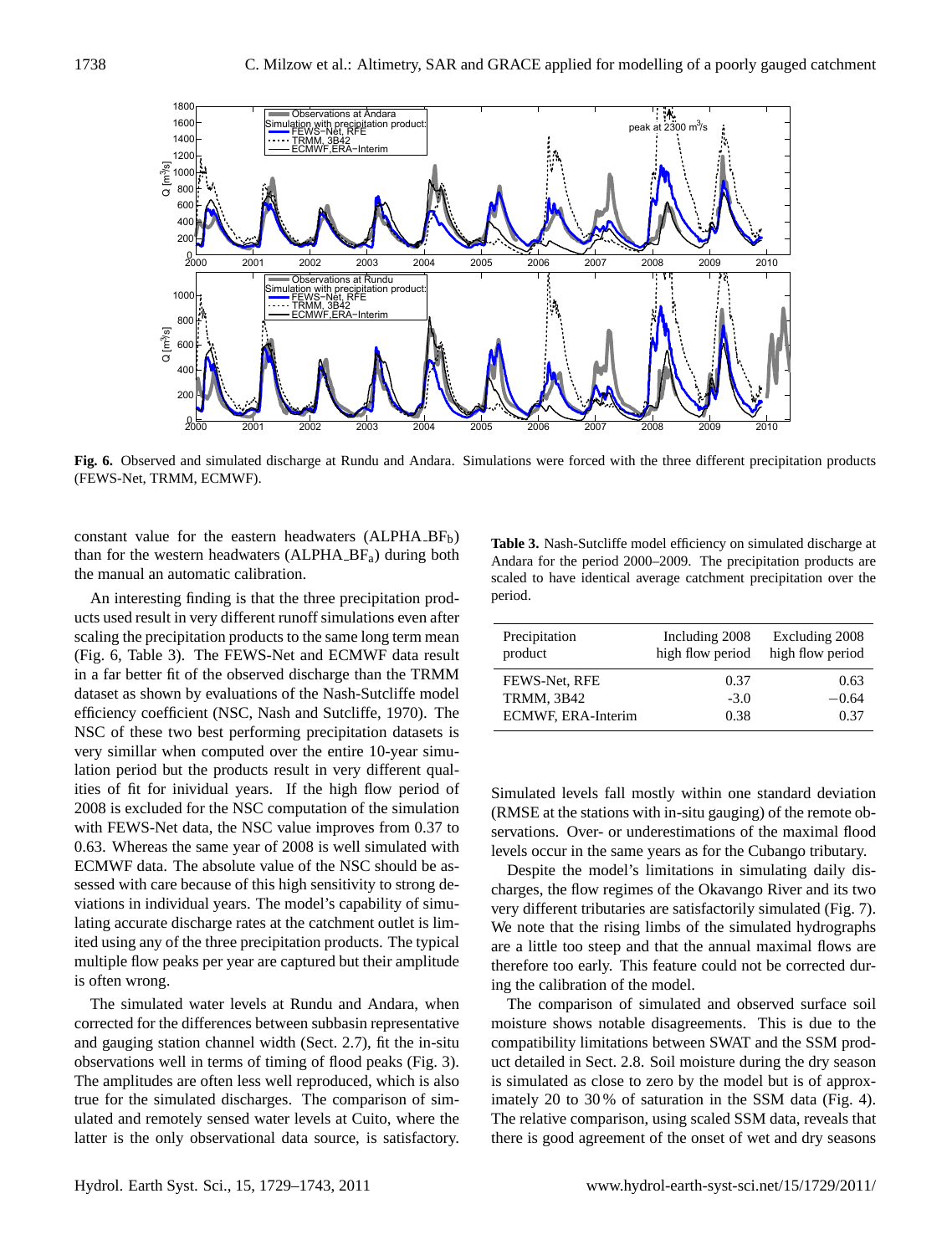

<span id="page-10-0"></span>**Fig. 7.** Simulated and observed flow regimes of the Okavango River and its two main tributaries. Station locations are indicated in Fig. [1.](#page-2-0)

and that within the wet period the timing of individual rises and falls of the soil water content is often consistent. Two important differences are identified. The SSM dataset shows a slow increase at the end of the dry season before the more pronounced increase at the beginning of the wet season. The simulation misses this first increase. For the year 2008 the simulated soil moisture of the first half of the wet season is largely higher than the observed one. Both of these differences have their analogy in the simulated catchment outflow. The simulated discharges tend to increase too late after the onset of the wet season and the high flows of 2008 are strongly over-predicted by the simulation. The overprediction of discharge in 2008 is most likely due to an overestimation of the FEWS-Net rainfall estimate for that year.

On the interannual time scale an agreement of the EN-VISAT surface soil moisture with the total water storage from GRACE is observed. The driest dry season is the one of 2005 in both datasets. In the following years the minimal values of each dry season are higher again in both observational datasets.

Simulated water storage variations are derived from the 10 reservoirs considered in SWAT:

**–** Snow storage (irrelevant in our case)

- **–** Canopy interception
- **–** Surface runoff lag
- **–** Lateral flow runoff lag
- **–** Soil storage
- **–** Vadose zone percolation lag
- **–** Shallow aquifer storage
- **–** Deep aquifer storage (inactivated in our case)
- **–** River storage
- **–** River bank storage.

We find that the lion's share (98.7 %) of the simulated total storage variations result from the soil-, vadose zone-, shallow aquifer-, and surface runoff lag storages (Fig. [8\)](#page-11-0). The total water storage variations derived from GRACE data have similar dynamics but generally higher annual amplitudes. The under-estimation of water storage amplitudes in the simulation is often an indication for an under-estimation of the precipitation input. In the 2004 and 2007 flood seasons for example, both discharge and total water storage are consistently under-predicted by the model. Overall, there is a deficit of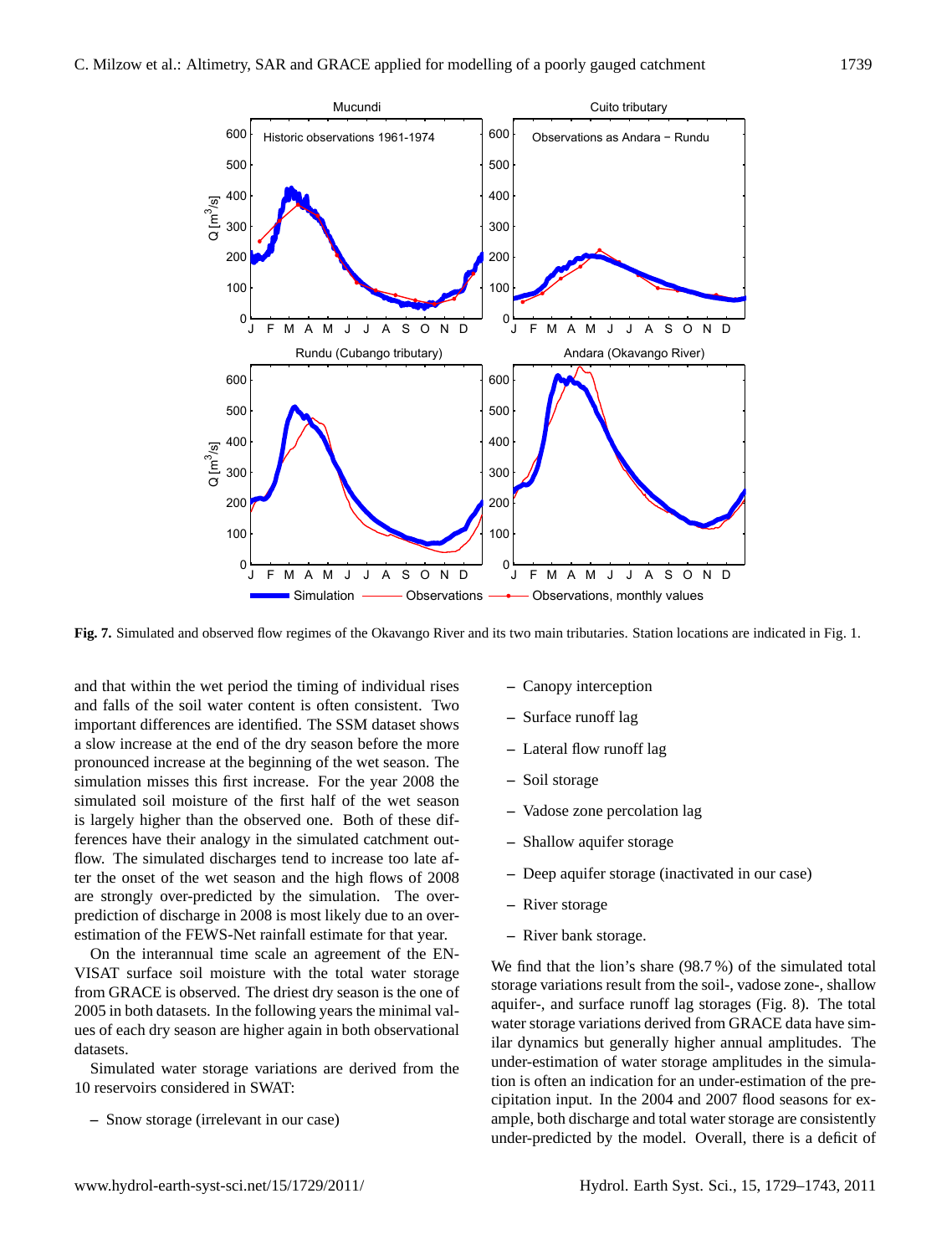

<span id="page-11-0"></span>**Fig. 8.** Storages variations within the Okavango catchment derived from GRACE and simulated with the SWAT model. The 4 storage compartments shown in the plot account for 98.7 % of the simulated total water storage variation. (The minimum value of all curves is set to zero.)

water in the simulation in these years, which is not caused by too high river outflows. The deficit could be due to either too high evapotranspiration rates or too low precipitation inputs. Because of the under-estimation of the storage amplitude, the likely reason for the insufficient fit in 2004 and 2007 is underestimation of the precipitation input. The simulation of the 2005 flood season therefore starts with too low total water storage, but the simulated increase is of the same amplitude as the increase in the GRACE data. Simulated and observed discharges are also consistent in 2005. For 2006 we observe a slight over-prediction of discharge whereas the total storage amplitude is strongly under-estimated. Similar to 2005, the simulation of the 2008 flood season starts with too low total water storage, because of under-estimated storage in the previous year. Despite a strong over-estimation of runoff in 2008, the storage amplitude is not over-estimated. This indicates that the excess runoff may be due to overland flow processes.

An increasing trend might be visually identified in the relative water storage derived from GRACE data. This impression is however caused only by the wetter year 2008. A linear fit of the GRACE data from 20 October 2003 to 20 October 2008 (20 October being the driest time for both years) has indeed a slope of  $+13.5$  mm yr<sup>-1</sup> but a linear fit until 20 October 2007 has a slope of  $-9.1$  mm yr<sup>-1</sup>. The simulation shows similar behaviour with slopes of respectively +12.3 and  $-3.1$  mm yr<sup>-1</sup> for linear fits over the same periods. Our data do therefore not show any trends in the relative water storage of the catchment.

## **4 Discussion**

Given the poor performance of the model to simulate daily discharges, an application for flow forecasting is not possible yet. We expect the main reason for this to be erroneous precipitation amounts caused by lack of in-situ precipitation measurements. The very large differences between the three applied precipitation products indicate that accurate remote measurements of precipitation over the Okavango catchment are currently infeasible. The runoff-generating part of the catchment does not include any operational precipitation gauge and it is questionable if remote sensing products can at all provide accurate quantitative precipitation amounts for ungauged basins. The performance of the precipitation products is difficult to assess because over ungauged catchments per se no in-situ measurements are available and in gauged basins the data are already used for the generation of the precipitation product.

The relatively good fit of the flow regimes suggests that the model is able to simulate the proper rainfall-runoff characteristics of the catchment. The model can thus be used for long term scenario analyses. It will be applied to study the impact of land use changes through intensified agriculture on catchment outflow.

The misfit of the total water storage amplitude simulated with SWAT relative to the GRACE mascon observations may be to a certain degree attributable to errors in the mason processing. Because of the lack of alternative observational data on total water storage variations the accuracy of the mascon solutions cannot be verified.

The combination of multiple independent observational datasets improves the parametrization of the hydrological model. Equifinality still cannot be excluded in our model because of the large number of parameters resulting from the semi-distributed modelling approach. When applying the hydrological model for scenario investigations, this source of uncertainty must be kept in mind.

It is remarkable that consistent time series of water levels could be extracted for the tributaries of the Okavango River approximately 150 m in width. Previously altimetry data had been used only for lakes and major river systems such as the Amazon. For relatively narrow rivers the altimetry data might not result in good results when processed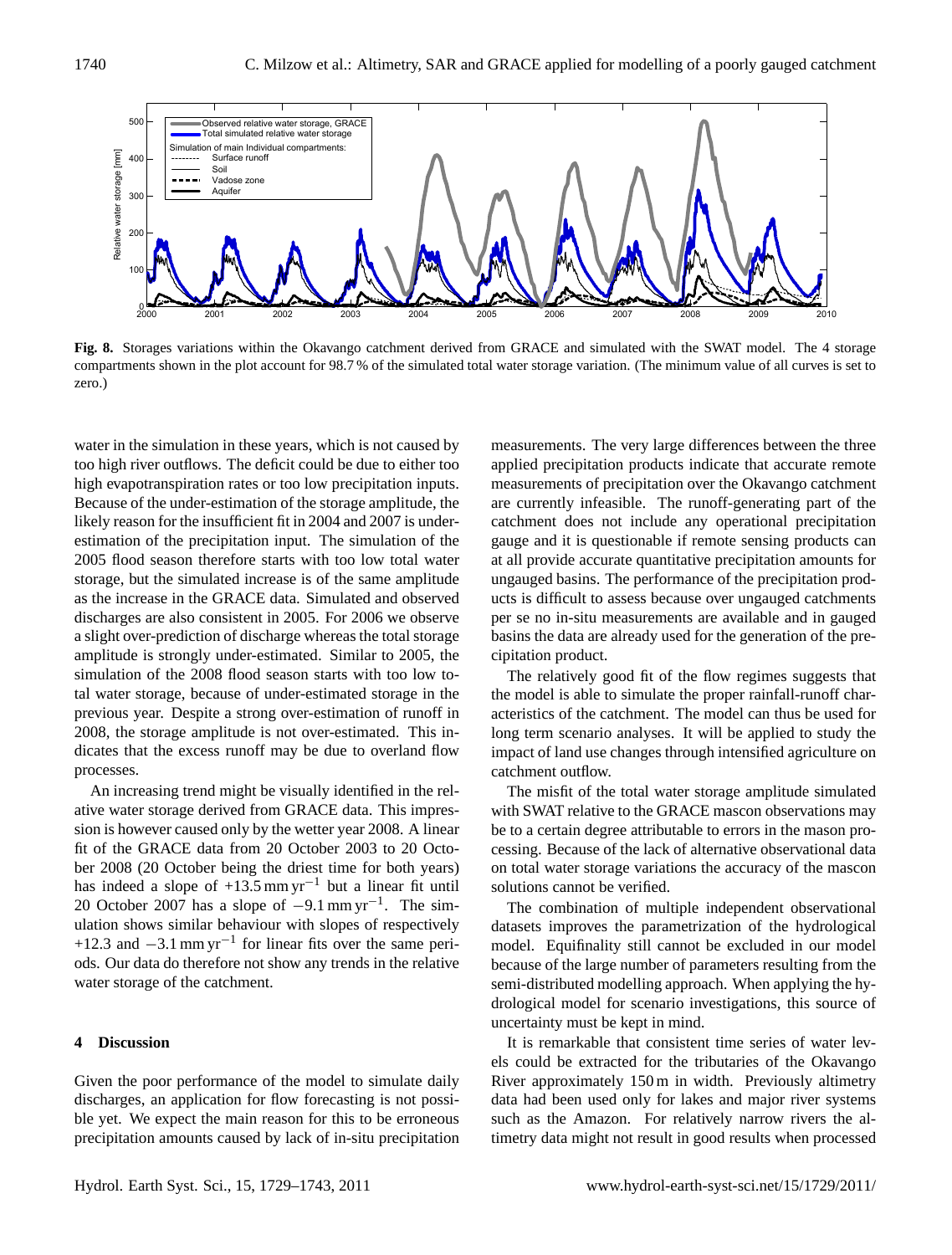automatically but with manual selections of the individual target points based on knowledge of the water body position good results can be achieved. These results are very promising, also because future satellite missions (Sentinel3, SWOT) will operate at higher spatial resolutions thereby definitely expanding the number of river basins for which satellite altimetry is a valuable data source.

## **5 Conclusions**

We have set up a hydrological model for the poorly gauged Okavango catchment using remotely sensed data with nearglobal coverage and data from few in-situ stream gauges. Simulated discharges, stages, surface soil moisture and storage are found to have different model parameters to which they are most sensitive. The remotely sensed datasets available for model calibration can thus be used to condition different parameters and equifinality of the parameter set can be reduced.

The model is calibrated against all available remotely sensed and in-situ observations following an automatic multi-objective procedure and deploying a global search over the parameter space. An objective combination of the diverse available data is thus achieved.

The three employed precipitation products exhibit very large differences in annual sums of precipitation estimates for the catchment. Consequently they result in very different runoff simulations. We found that for our period of investigation (2000–2009) and the Okavango catchment, FEWS-Net RFE data perform better than TRMM 3B42 and ECMWF ERA-Interim data. Discrepancy in specific periods between simulated and observed surface soil moisture as well as total storage allowed identifying likely errors in the precipitation data. The model's accuracy in simulating catchment outflow is largely diminished by the errors in the precipitation data.

Satellite altimetry was used to retrieve water level fluctuations at three locations in the catchment for channels approximately 150 m in width. Comparisons with in-situ observations at two of these locations revealed a root mean squared error of the remotely sensed levels of 0.4 m or below.

*Acknowledgements.* We acknowledge the Department of Water Affairs of the government of Namibia and the Department of Water Affairs of the government of Botswana for providing river stage and discharge data. Altimetry data was processed under ESA contract ESRIN/RFQ/3-12093/07/I-LG (EAPRS, De Montfort University; CEG, Newcastle University; DTU Environment, Technical University of Denmark). This work was funded by the Swiss National Science Foundation (PBEZP2-127760) and hosted at the Department of Environmental Engineering, Technical University of Denmark.

Edited by: N. Romano

## **References**

- <span id="page-12-9"></span>Adler, R., Braun, S., Stocker, E., and Marius, J.: Tropical Rainfall Measuring Mission, TRMM, Senior Review Proposal, Tech. rep., Laboratory for Atmospheres, NASA Goddard Space Flight Centre, 2007.
- <span id="page-12-8"></span>Andersson, J.: Land cover change in the Okavango River Basin, Master thesis, 2006.
- <span id="page-12-13"></span>Arnold, J. G., Srinivasan, R., Muttiah, R. S., and Williams, J. R.: Large area hydrologic modeling and assessment – Part 1: Model development, J. Am. Water Resour. Assoc., 34, 73–89, 1998.
- <span id="page-12-7"></span>Awange, J. L., Fleming, K. M., Kuhn, M., Featherstone, W. E., Heck, B., and Anjasmara, I.: On the suitability of the 4 degrees  $\times$  4 degrees GRACE mascon solutions for remote sensing Australian hydrology, Remote Sens. Environ., 115, 864–875, 2011.
- <span id="page-12-11"></span>Bartsch, A.: SHARE – soil moisture monitoring in Africa, GEOconnexion International, 7, 46–47, 2008.
- <span id="page-12-0"></span>Bartsch, A., Doubkova, M., and Wolski, P.: River flow and wetland monitoring with Envisat ASAR global mode in the Okavango basin and delta, Proceedings of the Second IASTED Africa Conference, 8–10 September 2008 Gaborone, Botswana, 2008.
- <span id="page-12-3"></span>Becker, M., Llovel, W., Cazenave, A., Guntner, A., and Cretaux, J. F.: Recent hydrological behavior of the East African great lakes region inferred from GRACE, satellite altimetry and rainfall observations, Comptes Rendus Geoscience, 342, 223–233, 2010.
- <span id="page-12-10"></span>Berrisford, P., Dee, D. P. K. F., Fuentes, M., Kållberg, P., Kobayashi, S., and Uppala, S. M.: The ERA-Interim Archive, Tech. rep., ERA Report Series No. 1, available at: [www.ecmwf.](www.ecmwf.int/publications) [int/publications,](www.ecmwf.int/publications) last access: 15 May 2010, ECMWF, Reading, UK, 2009.
- <span id="page-12-12"></span>Berry, P. A. M., Garlick, J. D., Freeman, J. A., and Mathers, E. L.: Global inland water monitoring from multi-mission altimetry, Geophys. Res. Lett., 32, L16401, [doi:10.1029/2005GL022814,](http://dx.doi.org/10.1029/2005GL022814) 2005.
- <span id="page-12-2"></span>Birkett, C. M. and Beckley, B.: Investigating the Performance of the Jason-2/OSTM Radar Altimeter over Lakes and Reservoirs, Mar. Geod., 33, 204–238, 2010.
- <span id="page-12-5"></span>Birkinshaw, S. J., O'Donnell, G. M., Moore, P., Kilsby, C. G., Fowler, H. J., and Berry, P. A. M.: Using satellite altimetry data to augment flow estimation techniques on the Mekong River, Hydrol. Process., 24, 3811–3825, 2010.
- <span id="page-12-1"></span>Calmant, S., Seyler, F., and Cretaux, J. F.: Monitoring Continental Surface Waters by Satellite Altimetry, Surv. Geophys., 29, 247– 269, 2008.
- <span id="page-12-6"></span>Chen, J. L., Wilson, C. R., and Tapley, B. D.: The 2009 exceptional Amazon flood and interannual terrestrial water storage change observed by GRACE, Water Resour. Res., 46, W12526, [doi:10.1029/2010WR009383,](http://dx.doi.org/10.1029/2010WR009383) 2010.
- <span id="page-12-14"></span>Chesworth, W.: Encyclopedia of Soil Science, Encyclopedia of Earth Sciences Series, Springer, Dordrecht, The Netherlands, 2008.
- <span id="page-12-4"></span>Coe, M. T., Costa, M. H., and Howard, E. A.: Simulating the surface waters of the Amazon River basin: impacts of new river geomorphic and flow parameterizations, Hydrol. Process., 22, 2542–2553, 2008.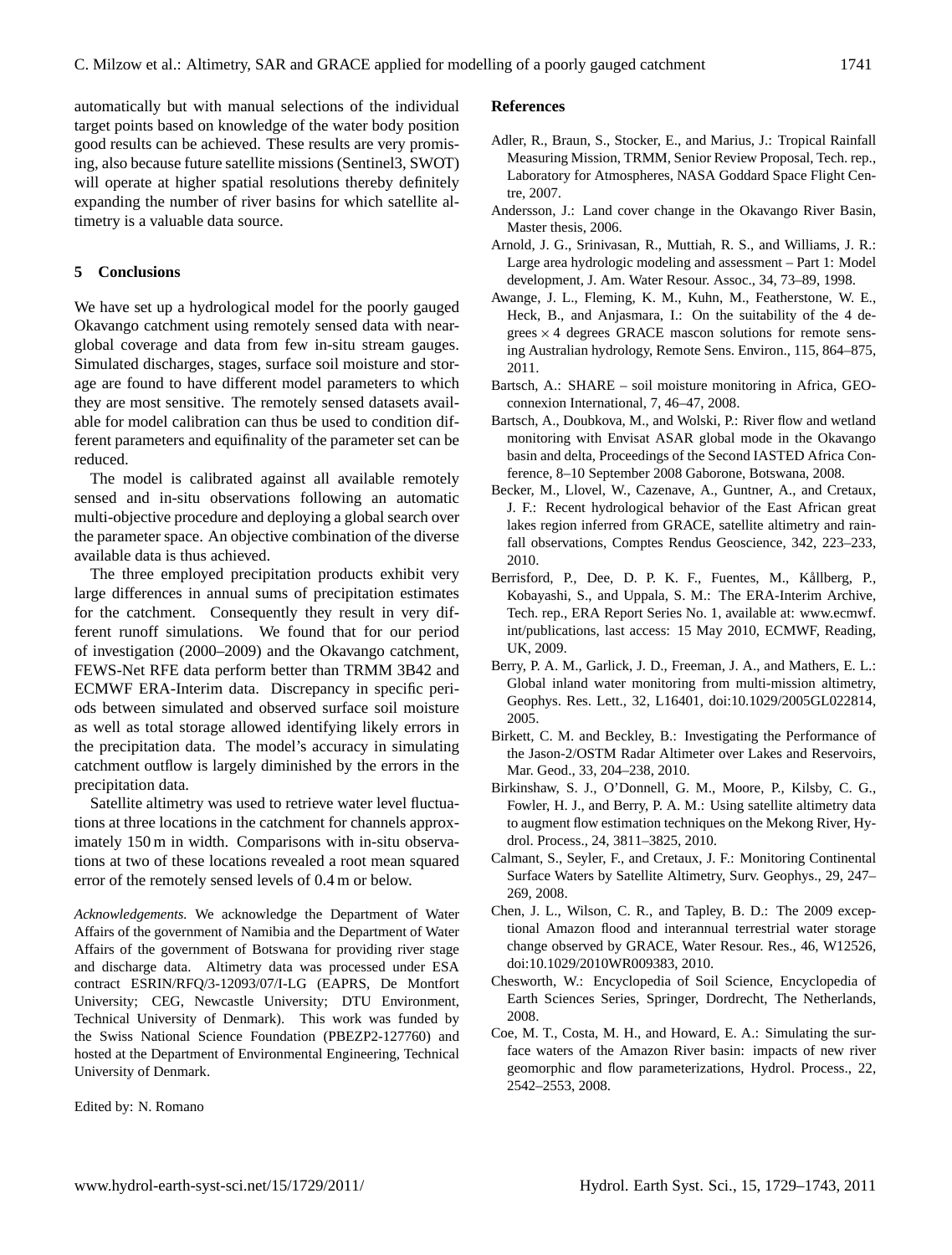- <span id="page-13-3"></span>Crow, W. T. and Ryu, D.: A new data assimilation approach for improving runoff prediction using remotely-sensed soil moisture retrievals, Hydrol. Earth Syst. Sci., 13, 1–16, [doi:10.5194/hess-](http://dx.doi.org/10.5194/hess-13-1-2009)[13-1-2009,](http://dx.doi.org/10.5194/hess-13-1-2009) 2009.
- <span id="page-13-25"></span>FAO: Digital soil map of the world and derived soil properties [CD-ROM], Version 3.5, Land and Water Digital Media Series Number 1, Rome, Italy, 1995.
- <span id="page-13-24"></span>Farr, T. G., Rosen, P. A., Caro, E., Crippen, R., Duren, R., Hensley, S., Kobrick, M., Paller, M., Rodriguez, E., Roth, L., Seal, D., Shaffer, S., Shimada, J., Umland, J., Werner, M., Oskin, M., Burbank, D., and Alsdorf, D.: The shuttle radar topography mission, Rev. Geophys., 45, RG2004, [doi:10.1029/2005RG000183,](http://dx.doi.org/10.1029/2005RG000183) 2007.
- <span id="page-13-0"></span>Fekete, B. M. and Vörösmarty, C. J.: The current status of global river discharge monitoring and potential new technologies complementing traditional discharge measurements, Predictions in Ungauged Basins: PUB Kick-off, Proceedings of the PUB Kickoff meeting held in Brasilia, 20–22 November 2002, IAHS Publ. 309, 2007.
- <span id="page-13-18"></span>Folwell, S. and Farqhuarson, F.: The impacts of climate change on water resources in the Okavango basin, in: Climate Variability and Change – Hydrological Impacts, edited by: Demuth, S., Gustard, A., Planos, E., Scatena, F., and Servat, E., folwell, Sonja Farqhuarson, Frank 5th FRIEND World Conference Nov 2006 Havana, CUBA, vol. 308, Iahs Publication, 382–388, 2006.
- <span id="page-13-20"></span>Herman, A., Kumar, V. B., Arkin, P. A., and Kousky, J. V.: Objectively determined 10-day African rainfall estimates created for famine early warning systems, Int. J. Remote Sens., 18, 2147– 2159, 1997.
- <span id="page-13-26"></span>Hill, M. C. and Tiedeman, C. R.: Effective Groundwater Model Calibration: With Analysis of Data, Sensitivities, Predictions, and Uncertainty, Wiley, 2007.
- <span id="page-13-14"></span>Hughes, D. A., Andersson, L., Wilk, J., and Savenije, H. H. G.: Regional calibration of the Pitman model for the Okavango River, J. Hydrol., 331, 30–42, 2006.
- <span id="page-13-19"></span>Hughes, D. A., Kingston, D. G., and Todd, M. C.: Uncertainty in water resources availability in the Okavango River basin as a result of climate change, Hydrol. Earth Syst. Sci., 15, 931–941, [doi:10.5194/hess-15-931-2011,](http://dx.doi.org/10.5194/hess-15-931-2011) 2011.
- <span id="page-13-1"></span>Jones, P. D. and Moberg, A.: Hemispheric and large-scale surface air temperature variations: An extensive revision and an update to 2001, J. Climate, 16, 206–223, 2003.
- <span id="page-13-11"></span>Junk, W. J., Brown, M., Campbell, I. C., Finlayson, M., Gopal, B., Ramberg, L., and Warner, B. G.: The comparative biodiversity of seven globally important wetlands: a synthesis, Aquat. Sci., 68, 400–414, 2006.
- <span id="page-13-16"></span>Kgathi, D. L., Kniveton, D., Ringrose, S., Turton, A. R., Vanderpost, C. H. M., Lundqvist, J., and Seely, M.: The Okavango; a river supporting its people, environment and economic development, J. Hydrol., 331, 3–17, 2006.
- <span id="page-13-27"></span>Klemes, V.: Operational testing of hydrological simulation-models, Hydrolog. Sci. J. – Journal Des Sciences Hydrologiques, 31, 13– 24, 1986.
- <span id="page-13-4"></span>Kouraev, A. V., Zakharova, E. A., Samain, O., Mognard, N. M., and Cazenave, A.: Ob' river discharge from TOPEX/Poseidon satellite altimetry (1992–2002), Remote Sens. Environ., 93, 238– 245, 2004.
- <span id="page-13-22"></span>Krogh, P. E.: Large Scale Hydrological Model Calibration with remote sensing data from GRACE, PhD dissertation, Technical University of Denmark, Ph.D. thesis, 2011.
- <span id="page-13-6"></span>Landerer, F. W., Dickey, J. O., and Guntner, A.: Terrestrial water budget of the Eurasian pan-Arctic from GRACE satellite measurements during 2003–2009, J. Geophys. Res.-Atmos., 115, D23115, [doi:10.1029/2010JD014584,](http://dx.doi.org/10.1029/2010JD014584) 2010.
- <span id="page-13-5"></span>Leiriao, S., He, X., Christiansen, L., Andersen, O. B., and Bauer-Gottwein, P.: Calculation of the temporal gravity variation from spatially variable water storage change in soils and aquifers, J. Hydrol., 365, 302–309, 2009.
- <span id="page-13-7"></span>Lo, M. H., Famiglietti, J. S., Yeh, P. J. F., and Syed, T. H.: Improving parameter estimation and water table depth simulation in a land surface model using GRACE water storage and estimated base flow data, Water Resour. Res., 46, W05517, [doi:10.1029/2009WR007855,](http://dx.doi.org/10.1029/2009WR007855) 2010.
- <span id="page-13-21"></span>Luthcke, S. B., Arendt, A. A., Rowlands, D. D., McCarthy, J. J., and Larsen, C. F.: Recent glacier mass changes in the Gulf of Alaska region from GRACE mascon solutions, J. Glaciol., 54, 767–777, 2008.
- <span id="page-13-2"></span>Meier, P., Frömelt, A., and Kinzelbach, W.: Hydrological real-time modelling in the Zambezi river basin using satellite-based soil moisture and rainfall data, Hydrol. Earth Syst. Sci., 15, 999– 1008, [doi:10.5194/hess-15-999-2011,](http://dx.doi.org/10.5194/hess-15-999-2011) 2011.
- <span id="page-13-17"></span>Mendelson, J. and el Obeid, S.: The flow of a lifeline, Struik Publishers, Cape Town, South Africa, 2004.
- <span id="page-13-15"></span>Milzow, C., Kgotlhang, L., Bauer-Gottwein, P., Meier, P., and Kinzelbach, W.: Regional review: The hydrology of the Okavango Delta, Botswana – processes, data and modelling, Hydrogeol. J., 17, 1297–1328, 2009a.
- <span id="page-13-9"></span>Milzow, C., Kgotlhang, L., Kinzelbach, W., Meier, P., and Bauer-Gottwein, P.: The role of remote sensing in hydrological modelling of the Okavango Delta, Botswana, J. Environ. Manage., 90, 2252–2260, 2009b.
- <span id="page-13-10"></span>Milzow, C., Burg, V., and Kinzelbach, W.: Estimating future ecoregion distributions within the Okavango Delta Wetlands based on hydrological simulations and future climate and development scenarios, J. Hydrol., 381, 89–100, 2010.
- <span id="page-13-12"></span>Mmopelwa, G. and Blignaut, J. N.: The Okavango Delta: The value of tourism, South Afr. J. Econ. Manage. Sci., 9, 113–127, 2006.
- <span id="page-13-8"></span>Moiwo, J. P., Yang, Y. H., Li, H. L., Han, S. M., and Hu, Y. K.: Comparison of GRACE with in situ hydrological measurement data shows storage depletion in Hai River basin, Northern China, Water Sa, 35, 663–670, 2009.
- <span id="page-13-28"></span>Nash, J. E. and Sutcliffe, J. V.: River flow forecasting through conceptual models part I - A discussion of principles, J. Hydrol., 10, 282–290, 1970.
- <span id="page-13-23"></span>Neitsch, S. L., Arnold, J. R., Kiniry, J. R., and Williams, J. R.: Soil and Water Assessment Tool, Theoretical Documentation, Tech. rep., Grassland, soil and water research laboratory, Agricultural research service, Temple, Texas, US, 2005.
- <span id="page-13-13"></span>Nicholson, S. E. and Entekhabi, D.: The quasi-periodic behavior of rainfall variability in Africa and its relationship to the southern ocillation, Archives for Meteorology Geophysics and Bioclimatology Series a – Meteorology and Atmospheric Physics, 34, 311–348, 1986.